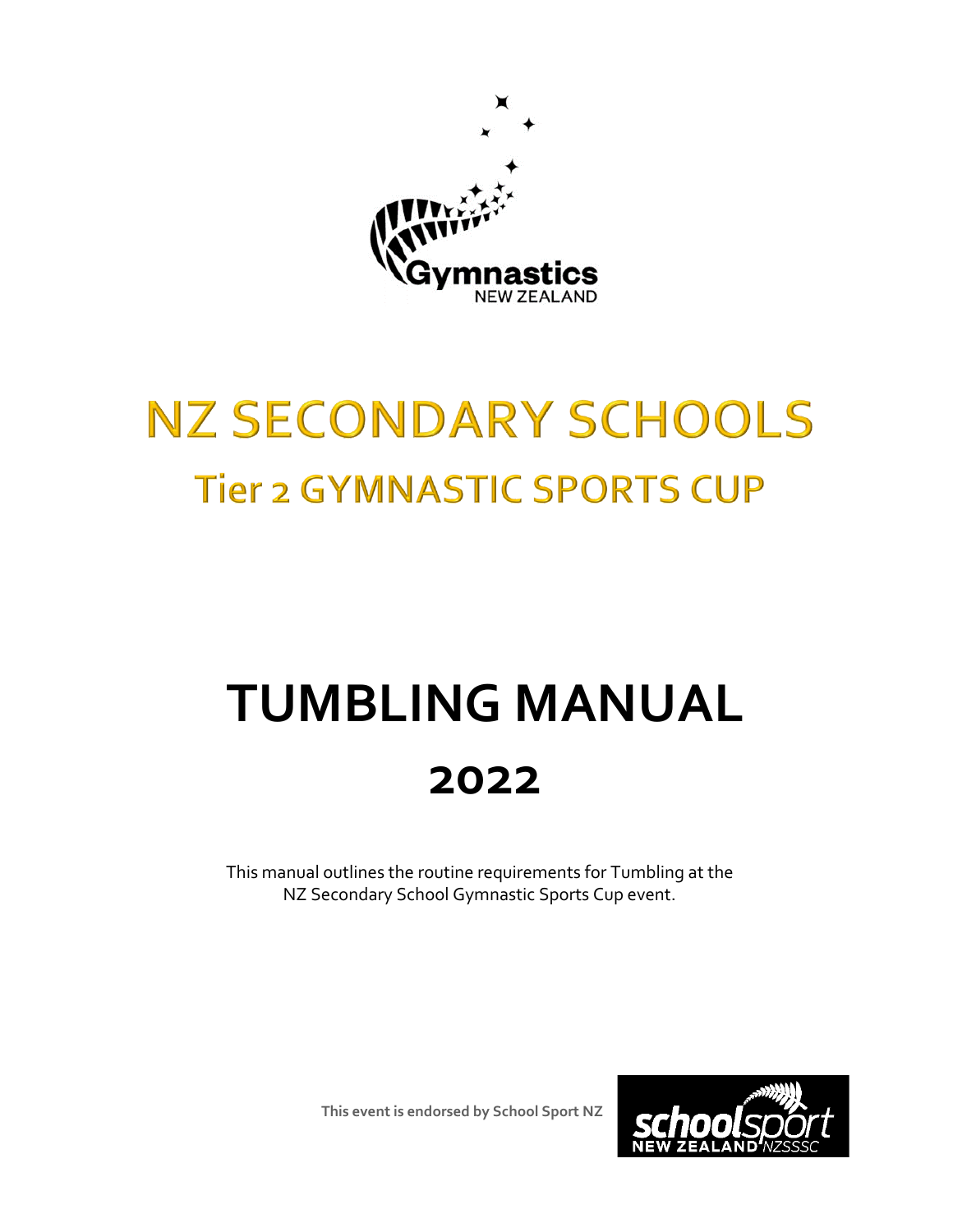## **1. DIVISIONS**

The following table shows the divisions offered for Tumbling.

| <b>TUMBLING (TUM)</b>                       |                                                                                                                                                                                                                                                                                                               |                                                                          |                                                           |  |
|---------------------------------------------|---------------------------------------------------------------------------------------------------------------------------------------------------------------------------------------------------------------------------------------------------------------------------------------------------------------|--------------------------------------------------------------------------|-----------------------------------------------------------|--|
| Division                                    | Criteria                                                                                                                                                                                                                                                                                                      | Category                                                                 | Requirements                                              |  |
| TUM Grade 1<br>(formerly C<br>Grade)        | Recommended for school based<br>and GNZ club recreational<br>participants.<br>- Tumble National Levels<br>Programme 2<br>No retired competitive gymnasts                                                                                                                                                      | <b>Individual Male</b><br>Individual Female<br>Medals: $1^{st} - 3^{rd}$ | 2 compulsory 5 skill passes                               |  |
| <b>TUM Grade 2</b><br>(Formerly B<br>Grade) | Recommended for<br>recreational club participants -<br><b>Tumble National Levels</b><br>Programme 3 and and gymnasts<br>from other codes<br>No retired competitive gymnasts<br>who have competed over 11-12<br>age group.                                                                                     | <b>Individual Male</b><br>Individual Female<br>Medals: $1^{st} - 3^{rd}$ | 2 compulsory 5 skill passes                               |  |
| TUM Grade 3<br>(Formerly A<br>Grade)        | Recommended for advanced<br>recreational club participants -<br><b>Tumble National Levels</b><br>Programme 4 and 5, and gymnasts<br>from other codes - see quide for<br>Artistic athletes below.<br>No current competitive TUM age<br>group athletes.<br>No current or retired TUM<br>international athletes. | Individual Male<br>Individual Female<br>Medals: $1^{st} - 3^{rd}$        | 2 compulsory 5 skill passes                               |  |
| <b>TUM Open</b><br>Grade                    | Recommended for GNZ club<br>recreational participants - Tumble<br>National Levels Programme 6+,<br>retired age group and international<br>TUM athletes, and athletes from<br>other codes - see guide for Artistic<br>athletes below.<br>No current competitive TUM age<br>group or international athletes     | Individual Male<br>Individual Female<br>Medals: $1^{st} - 3^{rd}$        | 1 compulsory 5 skill pass and<br>1 voluntary 5 skill pass |  |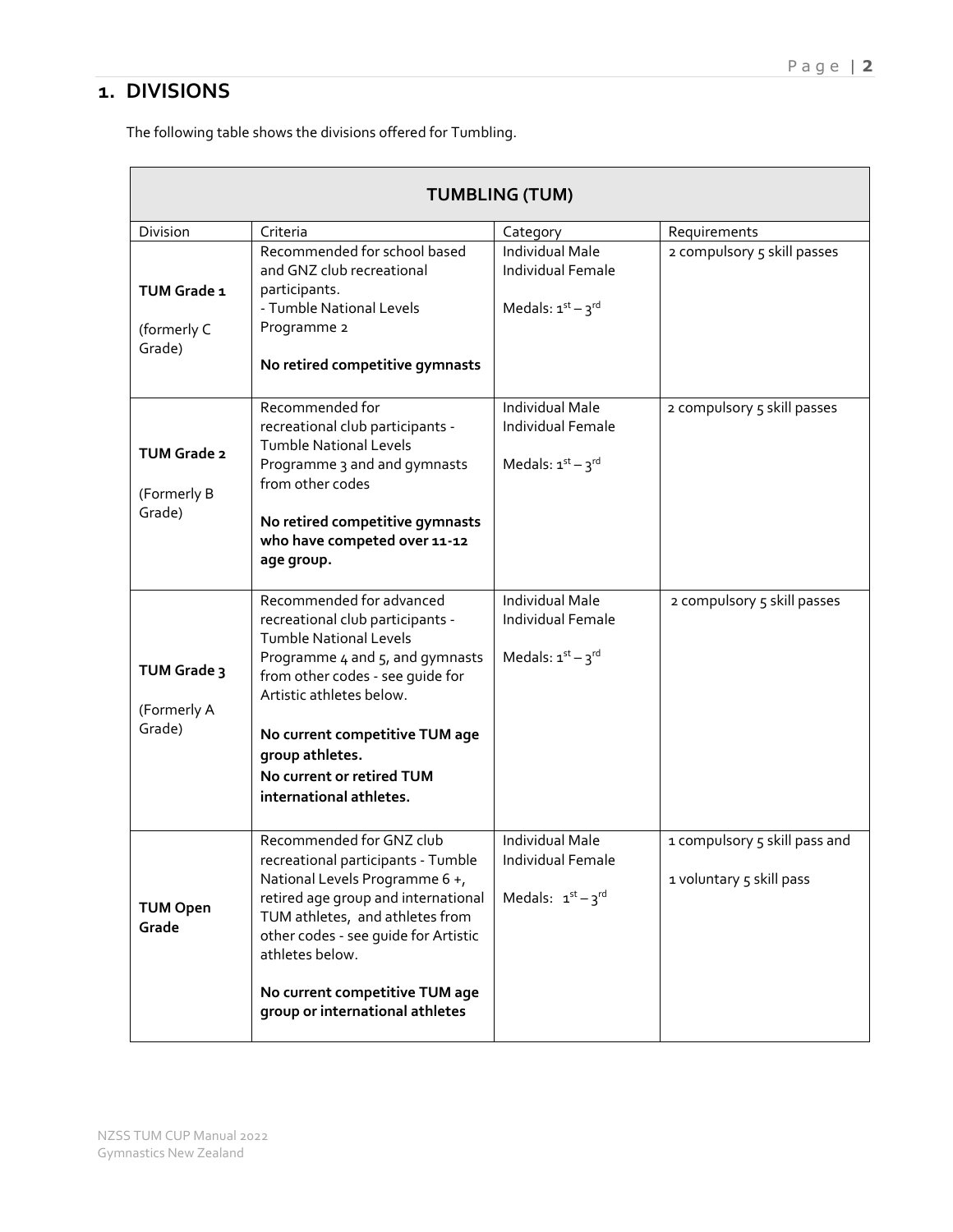### **GUIDE FOR ARTISTIC ATHLETES**

#### **Women's Artistic Gymnasts**

- If you have competed in WAG STEP 5 or above, you must compete in TUM Open Grade
- If you have competed in WAG STEPs 1-4, you must compete in TUM Grade 3 or above.

#### **Men's Artistic Gymnasts**

- If you have competed in MAG Level 5 or above, you must compete in TUM Open Grade.
- If you have competed MAG Level 3 or above, you must compete in TUM Grade 3 or above.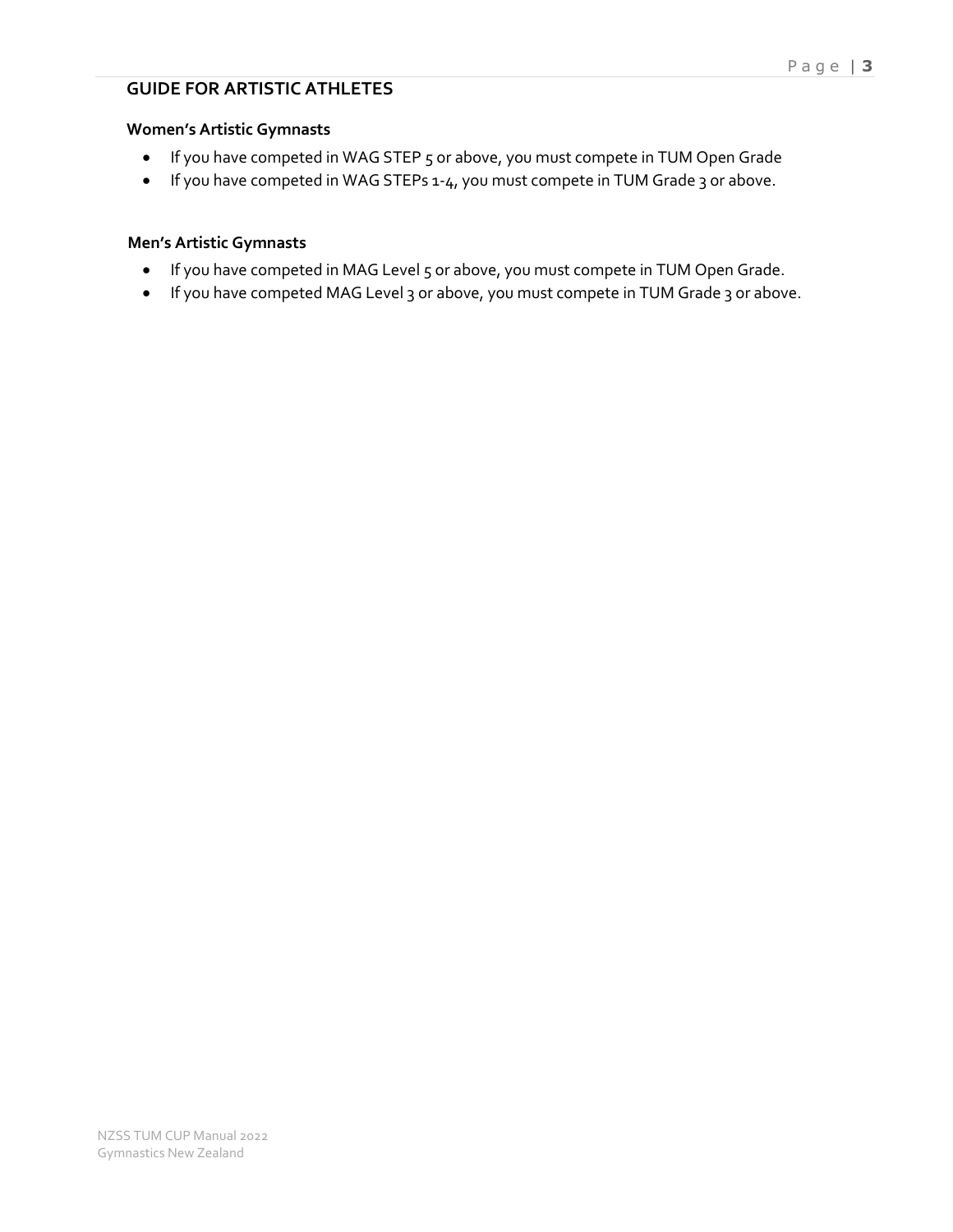## **2. ROUTINE REQUIREMENTS**

Two routines will be performed by each competitor;

- Grades 1, 2 and 3 have set passes.
- Open Grade has a set pass and a voluntary pass.
- The Set Routines can only contain the skills specified below and they must be undertaken in the order shown.

Note: there are no finals.

| <b>TUMBLING COMPETITION REQUIREMENTS</b>                |                                                  |                                            |  |  |  |
|---------------------------------------------------------|--------------------------------------------------|--------------------------------------------|--|--|--|
| <b>Perform:</b> 2 compulsory 5 skill passes as follows; |                                                  |                                            |  |  |  |
|                                                         | <b>Pass One</b>                                  | <b>Pass Two</b>                            |  |  |  |
|                                                         | Cartwheel<br>1.                                  | 1. Cartwheel                               |  |  |  |
| TUM Grade 1                                             | Chasse<br>2.                                     | 2. Cartwheel                               |  |  |  |
|                                                         | Cartwheel<br>$\overline{3}$ .                    | 3. Cartwheel                               |  |  |  |
|                                                         | 4. Chasse                                        | 4. Round off                               |  |  |  |
|                                                         | Cartwheel step in<br>5.                          | Stretch jump to land<br>5.                 |  |  |  |
|                                                         | Perform: 2 compulsory 5 skill passes as follows; |                                            |  |  |  |
|                                                         | Pass One                                         | Pass Two                                   |  |  |  |
|                                                         | 1. Round off                                     | 1. From a run, Dive roll                   |  |  |  |
| TUM Grade 2                                             | Jump 1/2 turn to step out<br>2.                  | Stretch jump step out<br>2.                |  |  |  |
|                                                         | Cartwheel<br>3.                                  | Cartwheel<br>3.                            |  |  |  |
|                                                         | 4. Round off                                     | 4. Round off                               |  |  |  |
|                                                         | Stretch jump to land                             | Jump 1/2 turn<br>5.                        |  |  |  |
| TUM Grade 3                                             | Perform: 2 compulsory 5 skill passes as follows; |                                            |  |  |  |
|                                                         | Pass One                                         | <b>Pass Two</b>                            |  |  |  |
|                                                         | 1. Round off                                     | 1. Round off                               |  |  |  |
|                                                         | 2. Back handspring                               | 2. Back handspring                         |  |  |  |
|                                                         | 3. Jump 1/2 turn step out                        | Jump 1/2 turn step out<br>$\overline{3}$ . |  |  |  |
|                                                         | 4. Round off                                     | 4. Cartwheel                               |  |  |  |
|                                                         | Stretch jump<br>5.                               | Round off, rebound<br>5.                   |  |  |  |
|                                                         | Perform: 1 compulsory 5 skill pass and           |                                            |  |  |  |
| 1 voluntary 5 skill pass (no minimum difficulty)        |                                                  |                                            |  |  |  |
|                                                         | Compulsory                                       |                                            |  |  |  |
| <b>TUM Open</b>                                         | 1. Round off                                     |                                            |  |  |  |
| Grade                                                   | 2. Back handspring                               |                                            |  |  |  |
|                                                         | 3. Back handspring                               |                                            |  |  |  |
|                                                         | 4. Back handspring                               |                                            |  |  |  |
|                                                         | Back tuck salto<br>5.                            |                                            |  |  |  |
|                                                         |                                                  |                                            |  |  |  |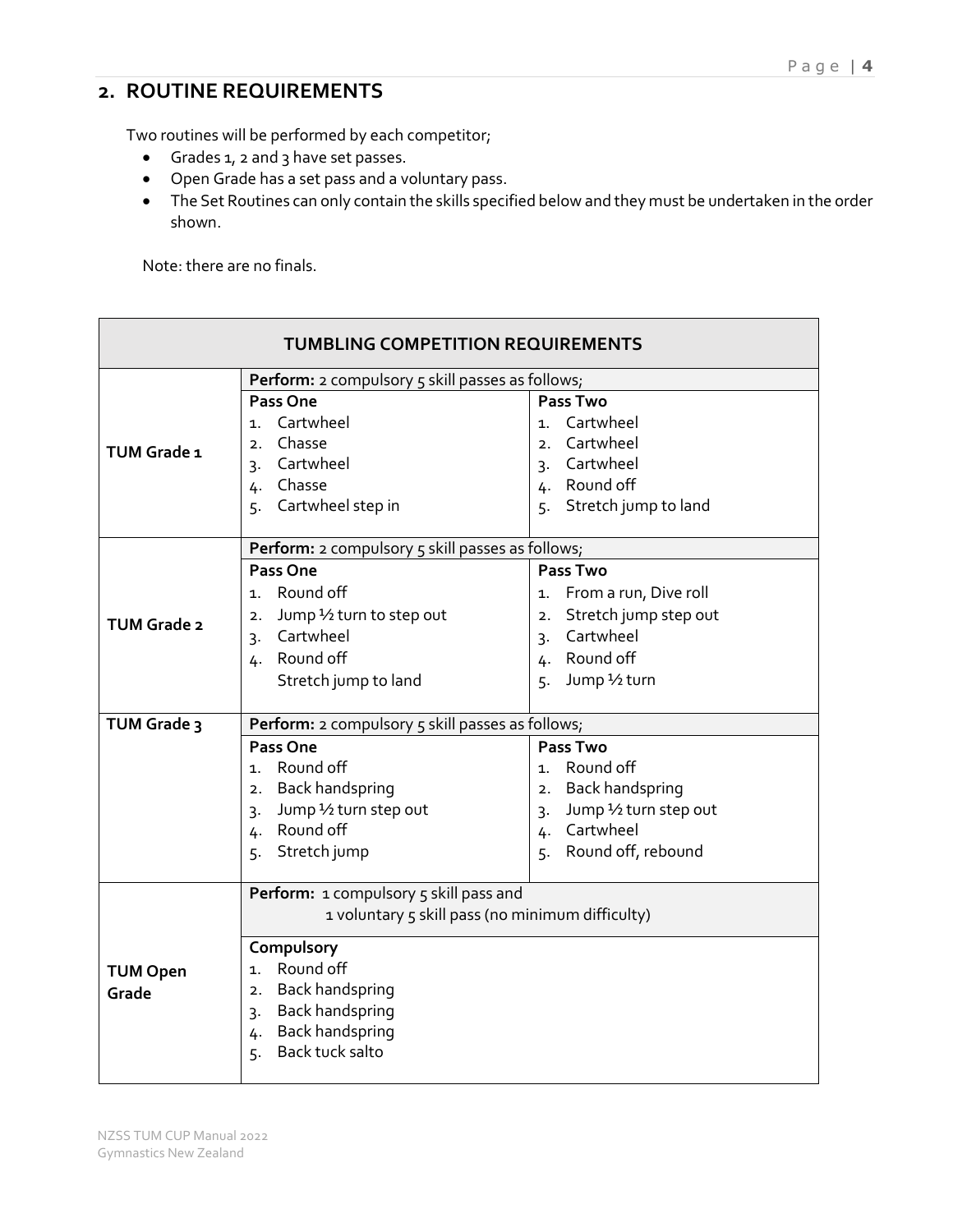| <b>COMPETITION PROCEDURE</b>   |                                                                                                                                                                                                                                                                                                                                                                                                                                                                                                                                                                                                                                                    |  |
|--------------------------------|----------------------------------------------------------------------------------------------------------------------------------------------------------------------------------------------------------------------------------------------------------------------------------------------------------------------------------------------------------------------------------------------------------------------------------------------------------------------------------------------------------------------------------------------------------------------------------------------------------------------------------------------------|--|
| <b>Start of a Pass</b>         | Each gymnast will start on the signal given by the Chair of Judges Panel.<br>$\bullet$<br>Second attempts will not be allowed. If a competitor is obviously disturbed<br>$\bullet$<br>in a pass, E.g. Faulty equipment, substantial external influence - NOT<br>spectator noise or applause, then the Chair of Judges Panel may allow<br>another attempt.<br>Pass will be considered initiated once the competitor's hands touch the mat<br>$\bullet$<br>or the first skill has been executed.<br>If a competitor runs down the track, then stumbles, but does not initiate<br>$\bullet$<br>the first skill, then they may begin their pass again. |  |
| Required                       | In all positions, the feet and legs should be kept together (except straddle<br>$\bullet$                                                                                                                                                                                                                                                                                                                                                                                                                                                                                                                                                          |  |
| positions during<br>an element | or step out skills) and the feet and toes pointed.<br>Depending on the requirements of the movement, the body should be<br>$\bullet$<br>either: tucked, piked, or straight.                                                                                                                                                                                                                                                                                                                                                                                                                                                                        |  |
|                                | In the tucked position the hands should touch the legs below the knees.<br>Any backward single somersault, executed at the end of a pass must be<br>above shoulder height.                                                                                                                                                                                                                                                                                                                                                                                                                                                                         |  |
| Interruptions of a             | A pass will be considered interrupted if the gymnast:                                                                                                                                                                                                                                                                                                                                                                                                                                                                                                                                                                                              |  |
| Pass                           | Is touched by a spotter.<br>٠                                                                                                                                                                                                                                                                                                                                                                                                                                                                                                                                                                                                                      |  |
|                                | Takes intermediate steps or a substantial stop during a pass.<br>$\bullet$<br>A fall to the mat during a pass.<br>٠                                                                                                                                                                                                                                                                                                                                                                                                                                                                                                                                |  |
|                                | Touches any part outside the outer lines of the tumbling track or tumbling<br>$\bullet$<br>off the side or end of the track with any part of the body.                                                                                                                                                                                                                                                                                                                                                                                                                                                                                             |  |
|                                | No credit will be given for the element in which the interruption occurs, and<br>$\bullet$<br>the Chair of Judges Panel will decide the maximum mark.                                                                                                                                                                                                                                                                                                                                                                                                                                                                                              |  |
| Termination of a               | A pass will be considered terminated if the gymnast:                                                                                                                                                                                                                                                                                                                                                                                                                                                                                                                                                                                               |  |
| Pass                           | Completed pass must end in a two-foot landing.                                                                                                                                                                                                                                                                                                                                                                                                                                                                                                                                                                                                     |  |
|                                | After the last element, the gymnast must stand upright for 3 seconds.                                                                                                                                                                                                                                                                                                                                                                                                                                                                                                                                                                              |  |
| <b>SCORING</b>                 |                                                                                                                                                                                                                                                                                                                                                                                                                                                                                                                                                                                                                                                    |  |
| <b>Method of Scoring</b>       | The evaluation of execution is done in 10ths of a point.<br>$\bullet$                                                                                                                                                                                                                                                                                                                                                                                                                                                                                                                                                                              |  |
|                                | Judges must write their deductions independently of one another.<br>$\bullet$                                                                                                                                                                                                                                                                                                                                                                                                                                                                                                                                                                      |  |
|                                | The deductions for poor execution are subtracted from the maximum.<br>All divisions will be given a score out of 10 for each pass. Both passes are<br>then added together to give final score.                                                                                                                                                                                                                                                                                                                                                                                                                                                     |  |
|                                | There is no difficulty applied to the voluntary pass in Open Grade<br>therefore - Tumbling cards will not be required for this event.                                                                                                                                                                                                                                                                                                                                                                                                                                                                                                              |  |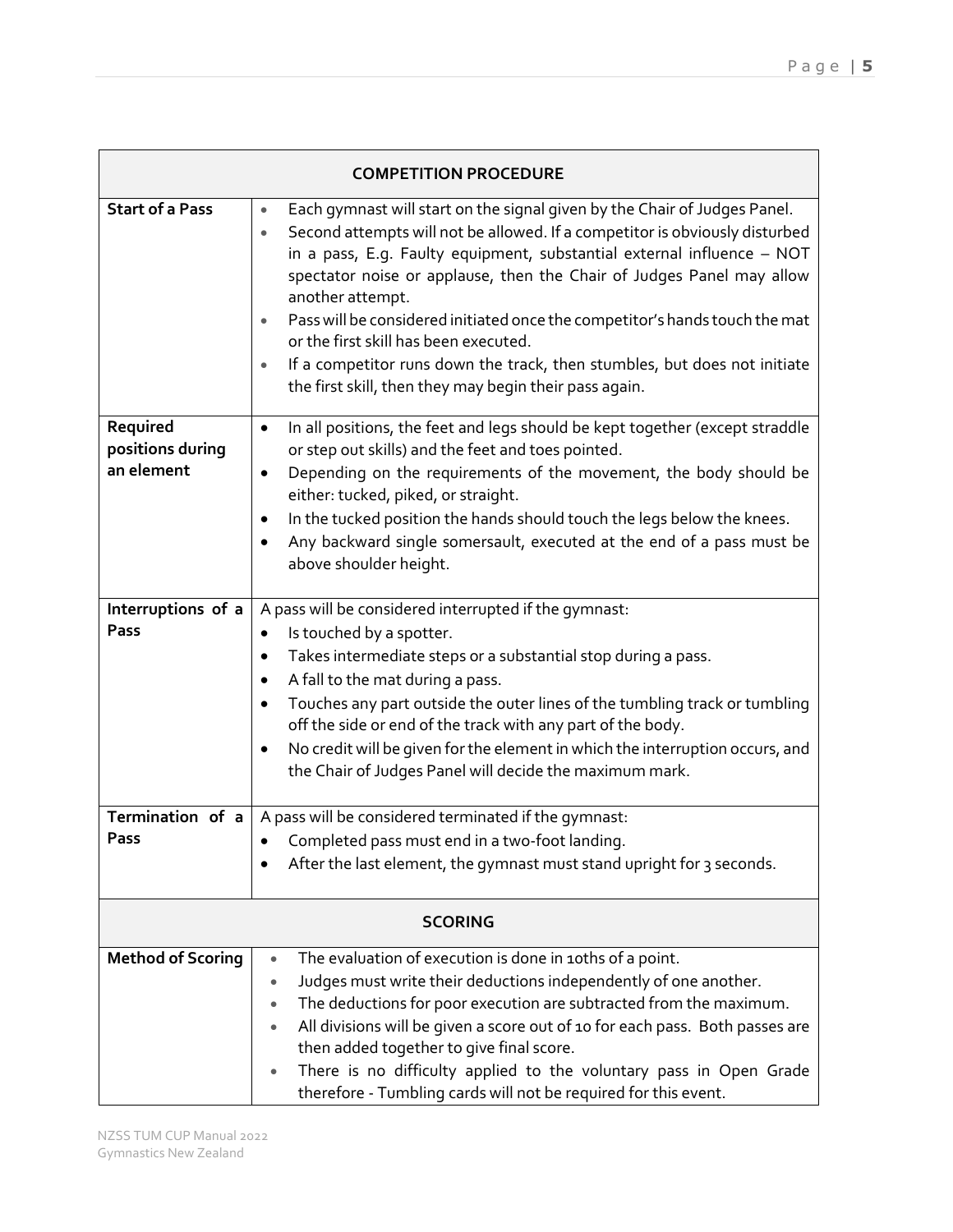| <b>Deductions for</b><br>Execution | Lack of control, form, height, and rhythm in each element will result in<br>$\bullet$<br>0.1-0.5 points deducted.<br>Landing on two feet, but lacking stability on the last element, and or not<br>standing still for approximately 3 seconds will result in 0.1-0.3 points<br>deducted.                                                                                                                                                                                                                                                                                                                                                                                                                                                                                                                                                                                                                                                                                                                                                                                    |
|------------------------------------|-----------------------------------------------------------------------------------------------------------------------------------------------------------------------------------------------------------------------------------------------------------------------------------------------------------------------------------------------------------------------------------------------------------------------------------------------------------------------------------------------------------------------------------------------------------------------------------------------------------------------------------------------------------------------------------------------------------------------------------------------------------------------------------------------------------------------------------------------------------------------------------------------------------------------------------------------------------------------------------------------------------------------------------------------------------------------------|
| Additional<br><b>Deductions</b>    | After landing, touching the track or landing zone with one or both hands<br>$\bullet$<br>will result in 0.5 points deducted.<br>Landing outside the outer lines of the track or landing zone will result in<br>$\bullet$<br>0.5 points deducted.<br>After landing, falling to the knees, hands and knees, front, back, or seat<br>$\bullet$<br>on the track or landing area will result in 1.0 points deducted.<br>After landing on the track or landing area, touching the floor with any part<br>$\bullet$<br>of the body will result in 1.0 points deducted.<br>A completed pass not ending in a two-foot landing will result in 0.5 points<br>$\bullet$<br>deducted.<br>Intermediate steps during a pass (for each occurrence) will result in 0.3<br>$\bullet$<br>points deducted.<br>Talking to or giving any form of signal to the gymnast by their own<br>$\bullet$<br>spotter, or coach, for each occurrence will result in 0.3 points deducted.<br>After landing, touching or falling outside the landing zone will result in 0.1<br>$\bullet$<br>points deducted. |